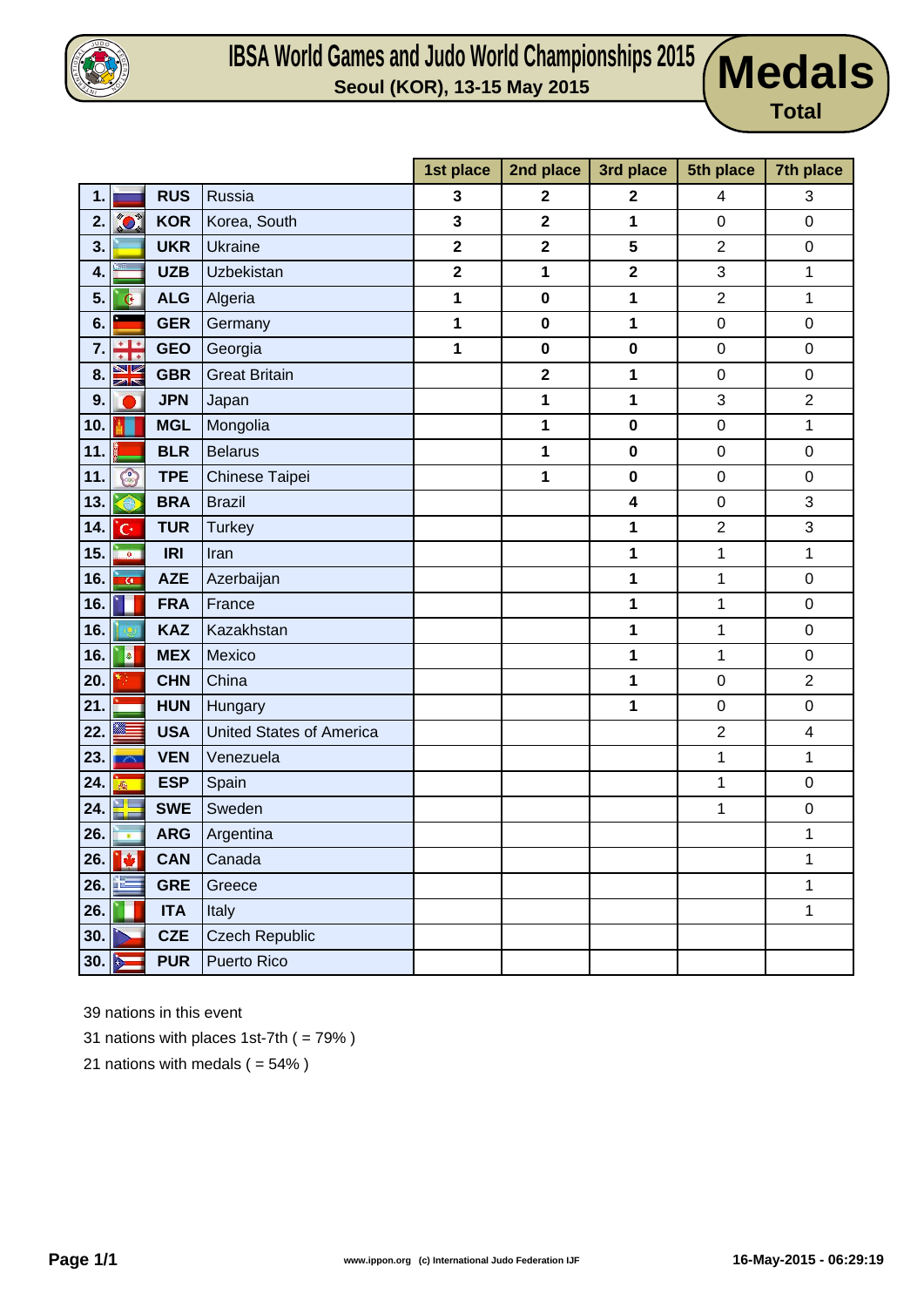

# **IBSA World Games and Judo World Championships 2015**  $\left(\text{Men}\right)$



|    | -60 kg                            |                                       |  |  |  |
|----|-----------------------------------|---------------------------------------|--|--|--|
| 1. | <b>NOURA, Mouloud B3</b>          | ALG<br>G                              |  |  |  |
| 2. | <b>HIRAI, Takaaki B3</b>          | <b>JPN</b>                            |  |  |  |
| 3. | <b>HIROSE, Makoto B2</b>          | <b>JPN</b>                            |  |  |  |
| 3. | <b>SARIYEV, Anuar B3</b>          | <b>KAZ</b>                            |  |  |  |
| 5. | <b>BELLABAS, Mohamed Kamel B3</b> | <b>ALG</b>                            |  |  |  |
| 5. | <b>IBRAHIMOV, Ramin B2</b>        | <b>AZE</b><br>$\overline{\mathbf{c}}$ |  |  |  |
| 7. | <b>GHOLAMI, Reza B2</b>           | <b>IRI</b>                            |  |  |  |
| 7. | <b>KARN, Justin B3</b>            | <b>CAN</b>                            |  |  |  |
|    |                                   |                                       |  |  |  |

|    | -73 kg                         |            |
|----|--------------------------------|------------|
| 1. | <b>SOLOVEY, Dmytro B2</b>      | <b>UKR</b> |
| 2. | <b>KURBANOV, Shakhban B2</b>   | <b>RUS</b> |
| 3. | <b>KOTENKO, Serhii B2</b>      | <b>UKR</b> |
| 3. | <b>MESKINE, Mehdi B3</b>       | <b>ALG</b> |
| 5. | <b>ORYNBASSAR, Kuralbay B3</b> | <b>KAZ</b> |
| 5. | <b>SAYIDOV, Feruz B3</b>       | <b>UZB</b> |
| 7. | <b>CANNIZZARO, Simone B3</b>   | <b>ITA</b> |
| 7. | <b>RADJAI, Youcef B2</b>       | <b>ALG</b> |
|    |                                |            |

| -90 kg |                                 |                  |  |  |
|--------|---------------------------------|------------------|--|--|
| 1.     | <b>GOGOTCHURI, Zviad B2</b>     | <b>GEO</b>       |  |  |
| 2.     | <b>INGRAM, Samuel B3</b>        | GBR <sup>E</sup> |  |  |
| 3.     | <b>BOBOEV, Shukhrat B3</b>      | <b>UZB</b>       |  |  |
| 3.     | <b>NAZARENKO, Oleksandr B3</b>  | <b>UKR</b>       |  |  |
| 5.     | <b>CROCKETT, Dartanyon B3</b>   | <b>USA</b>       |  |  |
| 5.     | <b>VAZQUEZ CORTIJO, Abel B3</b> | <b>ESP</b>       |  |  |
| 7.     | <b>FEDIN, Vladimir B2</b>       | <b>RUS</b>       |  |  |
| 7.     | <b>LENCINA, Jorge B3</b>        | <b>ARG</b>       |  |  |
|        |                                 |                  |  |  |

| $+100$ kg |                                  |                  |  |
|-----------|----------------------------------|------------------|--|
| 1.        | <b>GAIDAROV, Gaidar B2</b>       | <b>RUS</b>       |  |
| 2.        | <b>HODGSON, Jack B2</b>          | GBR              |  |
| 3.        | <b>ARAUJO, Wilians B1</b>        | <b>BRA</b>       |  |
| 3.        | <b>PARASIUK, Aleksandr B2</b>    | <b>RUS</b>       |  |
| 5.        | <b>HAYRAN, Dursun B3</b>         | <b>TUR</b> C     |  |
| 5.        | <b>MONTERO LOPEZ, William B1</b> | <b>VEN</b>       |  |
| 7.        | <b>ANDERSON, Robert B3</b>       | USA <sup>®</sup> |  |
| 7.        | MULHERN, Steven B3               | <b>USA</b>       |  |
|           |                                  |                  |  |

| $-66$ kg |                             |              |  |  |
|----------|-----------------------------|--------------|--|--|
| 1.       | NIGMATOV, Utkirjon B3       | UZB          |  |  |
| 2.       | AAJIM, Munkhbat B3          | <b>MGL</b>   |  |  |
| 3.       | <b>KHORAVA, Davyd B2</b>    | <b>UKR</b>   |  |  |
| 3.       | <b>PARK, Jong Seok B2</b>   | <b>KOR O</b> |  |  |
| 5.       | <b>LAMRI, Sid Ali B3</b>    | <b>ALG</b>   |  |  |
| 5.       | <b>RUDENKO, Viktor B1</b>   | <b>RUS</b>   |  |  |
| 7.       | <b>FUJIMOTO, Satoshi B2</b> | <b>JPN</b>   |  |  |
| 7.       | <b>MERKULOV, Artem B1</b>   | <b>RUS</b>   |  |  |
|          |                             |              |  |  |

| $-81$ kg       |                                  |                              |  |
|----------------|----------------------------------|------------------------------|--|
| 1.             | LEE, Jung Min B2                 | <b>KOR O</b>                 |  |
| 2.             | <b>KHALILOV, Sharif B3</b>       | <b>UZB</b>                   |  |
| 3.             | <b>AVILA SANCHEZ, Eduardo B3</b> | <b>MEX</b>                   |  |
| 3.             | KOSINOV, Olexandr B2             | <b>UKR</b>                   |  |
| 5 <sub>1</sub> | JONARD, Cyril B1                 | FRA                          |  |
| 5.             | NOURI JAFARI, Seyed Omid B2      | <b>IRI</b><br>$\blacksquare$ |  |
| 7.             | <b>AYDIN, Serdar B3</b>          | <b>TUR</b> C                 |  |
|                | 7.   PEREIRA, Harlley Damiao B1  | <b>BRA</b>                   |  |
|                |                                  |                              |  |

|    | $-100$ kg                          |                  |  |  |
|----|------------------------------------|------------------|--|--|
| 1. | <b>SHARIPOV, Shirin B3</b>         | <b>UZB</b>       |  |  |
| 2. | <b>CHOI, Gwang Geun B1</b>         | KOR <sup>%</sup> |  |  |
| 3. | <b>ALIZADEH, Hamed B2</b>          | <b>IRI</b>       |  |  |
| 3. | <b>SKELLEY, Christopher B3</b>     | <b>GBR</b>       |  |  |
| 5. | <b>POMINOV, Oleksandr B2</b>       | <b>UKR</b>       |  |  |
| 5. | <b>PORTER, Myles B3</b>            | <b>USA</b>       |  |  |
| 7. | MATSUMOTO, Yoshikazu B1            | <b>JPN</b>       |  |  |
| 7. | <b>PAPACHRISTOS, Theoklitos B1</b> | <b>GREE</b>      |  |  |
|    |                                    |                  |  |  |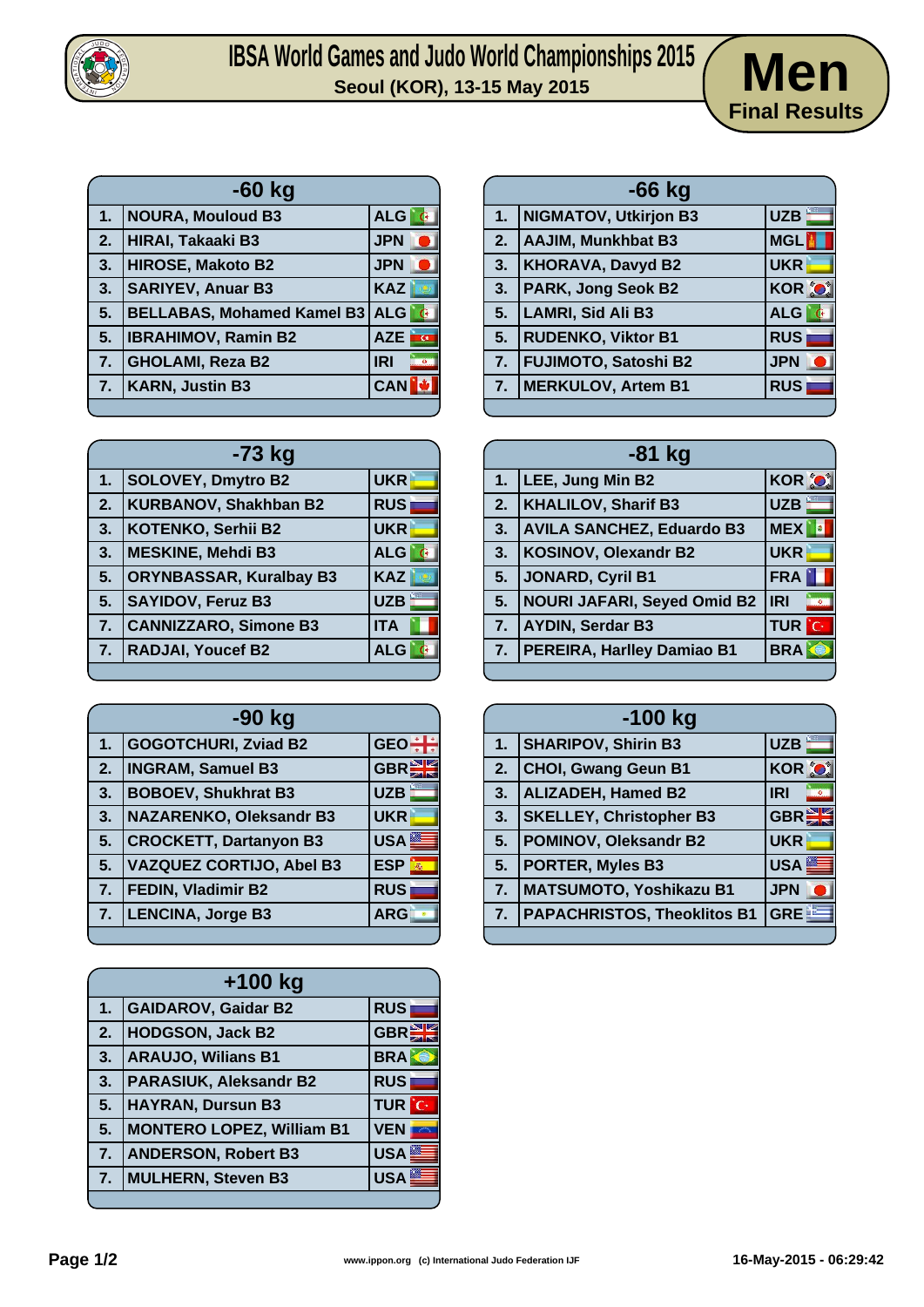

## IBSA WOrld Games and Judo World Championships 2015<br>Seoul (KOR), 13-15 May 2015

| $-48$ kg       |                              |                            |  |  |
|----------------|------------------------------|----------------------------|--|--|
| 1 <sub>1</sub> | <b>BRUSSIG, Carmen B2</b>    | <b>GER</b>                 |  |  |
| 2.             | LEE, Kai Lin B2              | <b>TPE</b><br>$\mathbb{C}$ |  |  |
| 3.             | <b>LIN, Shaoli B1</b>        | <b>CHN</b>                 |  |  |
| 3 <sub>1</sub> | <b>POTAPOVA, Victoria B1</b> | <b>RUS</b>                 |  |  |
| 5.             | <b>HALINSKA, Yuliya B2</b>   | <b>UKR</b>                 |  |  |
| 5.             | <b>TASIN, Ecem B2</b>        | <b>TUR</b> C               |  |  |
| 7 <sub>1</sub> | <b>CARDOSO, Karla B3</b>     | <b>BRA</b>                 |  |  |
| 7.             | <b>OLIANO, Luiza B1</b>      | <b>BRA</b>                 |  |  |
|                |                              |                            |  |  |

| $-57$ kg       |                                |                   |  |  |
|----------------|--------------------------------|-------------------|--|--|
| 1.             | <b>SEO, Ha Na B3</b>           | <b>KOR O</b>      |  |  |
| 2.             | <b>CHERNIAK, Inna B2</b>       | <b>UKR</b>        |  |  |
| 3 <sub>1</sub> | <b>ARAUJO, Lucia B3</b>        | <b>BRAKE</b>      |  |  |
| 3.             | <b>SULTANOVA, Afag B2</b>      | <b>AZE</b><br>i c |  |  |
| 5.             | <b>GAURGASHVILI, Zeynab B2</b> | <b>RUS</b>        |  |  |
| 5.             | <b>MIWA, Junko B3</b>          | <b>JPN</b>        |  |  |
| 7 <sub>1</sub> | <b>BOGDANOVA, Elena B2</b>     | <b>RUS</b>        |  |  |
| 7.             | <b>KILIC, Gulhan B2</b>        | <b>TUR</b><br>ÎС  |  |  |
|                |                                |                   |  |  |

| -70 kg         |                                     |              |  |
|----------------|-------------------------------------|--------------|--|
| 1.             | <b>CHEPURINA, Svitlana B2</b>       | <b>UKR</b>   |  |
| 2.             | <b>PARK, Hayeong B2</b>             | <b>KOR O</b> |  |
| 3.             | <b>MARTINS, Alana B2</b>            | <b>BRA</b>   |  |
| 3.             | <b>SZABO, Nikolett B2</b>           | <b>HUN</b>   |  |
| 5.             | <b>RUVALCABA ALIVAREZ, Lenia B3</b> | <b>MEX</b>   |  |
| 5.             | <b>SAVOSTYANOVA, Tatiana B2</b>     | <b>RUS</b>   |  |
| 7.             | <b>RAHIMOVA, Gulruh B3</b>          | <b>UZB</b>   |  |
| 7 <sub>1</sub> | SOAZO, Naomi B2                     | <b>VEN</b>   |  |
|                |                                     |              |  |

|                | -52 kg                       |              |  |  |  |
|----------------|------------------------------|--------------|--|--|--|
| 1 <sub>1</sub> | <b>STEPANIUK, Alesia B2</b>  | <b>RUS</b>   |  |  |  |
| 2.             | NIKOLAYCHYK, Nataliya B2     | <b>UKR</b>   |  |  |  |
| 3.             | <b>BRUSSIG, Ramona B2</b>    | <b>GER</b>   |  |  |  |
| 3.             | <b>MARTINET, Sandrine B2</b> | FRA          |  |  |  |
| 5 <sub>1</sub> | <b>ISHII, Ayumi B2</b>       | <b>JPN</b>   |  |  |  |
| 5.             | <b>SALAEVA, Sevinch B3</b>   | UZB          |  |  |  |
|                | 7. CELIK, Zeynep B2          | <b>TUR</b> C |  |  |  |
| 7 <sub>1</sub> | LI, Biyun B2                 | <b>CHN</b>   |  |  |  |
|                |                              |              |  |  |  |

**Final Results**

| $-63$ kg         |                                        |               |  |
|------------------|----------------------------------------|---------------|--|
| 1 <sub>1</sub>   | <b>JIN, Song Lee B2</b>                | <b>KOR OF</b> |  |
| 2.               | <b>POZDNYSHEVA, Olga B2</b>            | <b>RUS</b>    |  |
| 3.               | <b>HUSIEVA, Iryna B2</b>               | <b>UKR</b>    |  |
| 3.               | <b>NURMETOVA, Tursunpashsha B3 UZB</b> |               |  |
| 5 <sub>1</sub>   | <b>PERNHEIM, Nicolina B1</b>           | <b>SWE</b>    |  |
| 5 <sub>1</sub>   | <b>YONEDA, Mayumi B2</b>               | <b>JPN</b>    |  |
| $\overline{7}$ . | <b>LIN, Shuming B2</b>                 | <b>CHN</b>    |  |
| 7.               | <b>LKHAIJAV, Turuunaa B1</b>           | <b>MGL</b>    |  |
|                  |                                        |               |  |

| +70 kg |                                    |                  |  |
|--------|------------------------------------|------------------|--|
| 1.     | <b>KALYANOVA, Irina B3</b>         | <b>RUS</b>       |  |
| 2.7    | <b>KACHAN, Arina B3</b>            | <b>BLR</b>       |  |
| 3.     | <b>SILVA DE ALMEIDA, Deanne B2</b> | <b>BRA</b>       |  |
| 3.     | <b>TASBAG, Mesme B3</b>            | <b>TUR</b> C     |  |
| 5.     | <b>ALIMOVA, Khayitjon B3</b>       | <b>UZB</b>       |  |
| 5.     | <b>GANIEVA, Svetlana B3</b>        | <b>RUS</b>       |  |
| 7.     | <b>CHUNG, Sarah B3</b>             | USA <sup>S</sup> |  |
| 7.     | <b>GEIS, Angela B3</b>             | USA <sup>®</sup> |  |
|        |                                    |                  |  |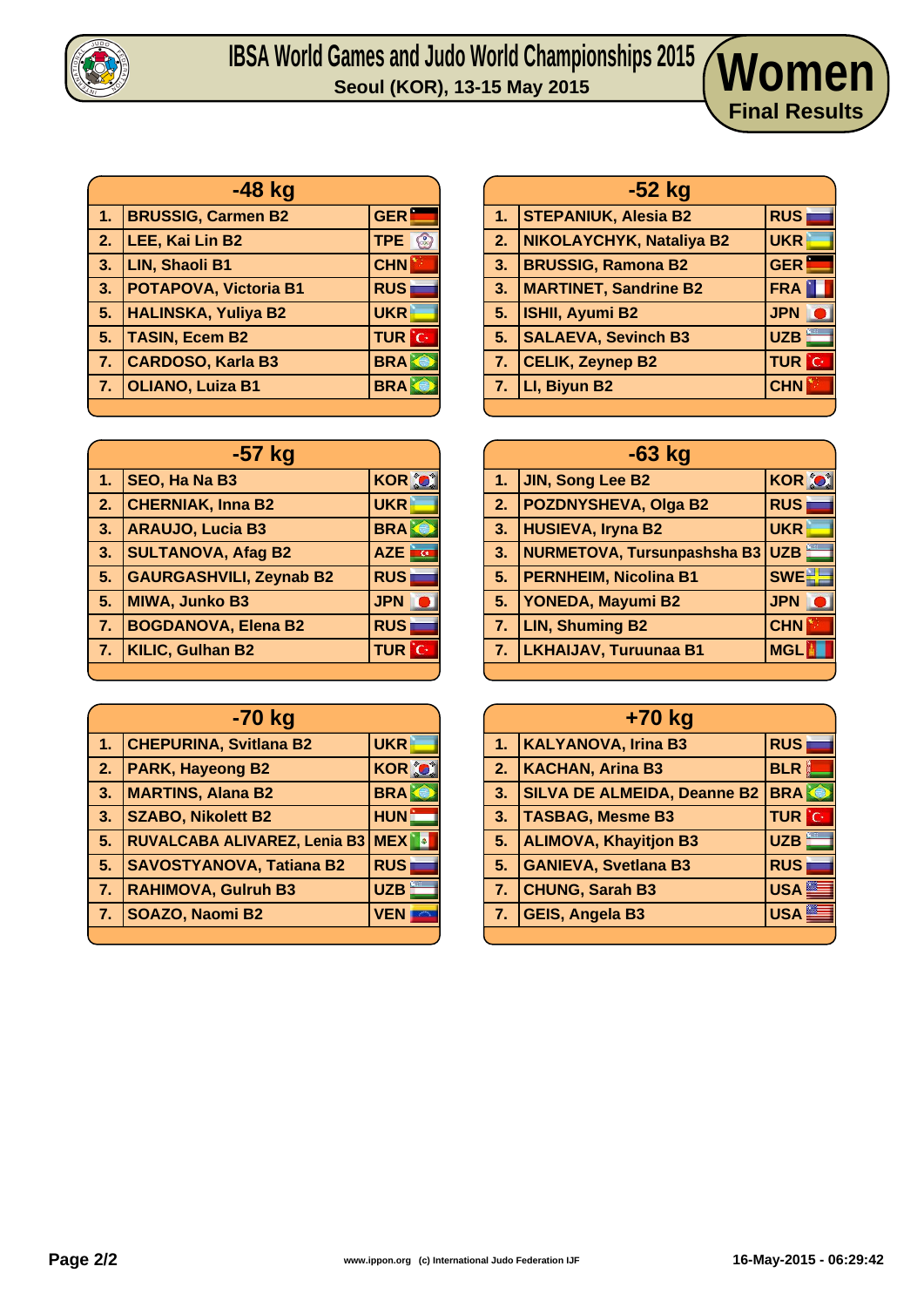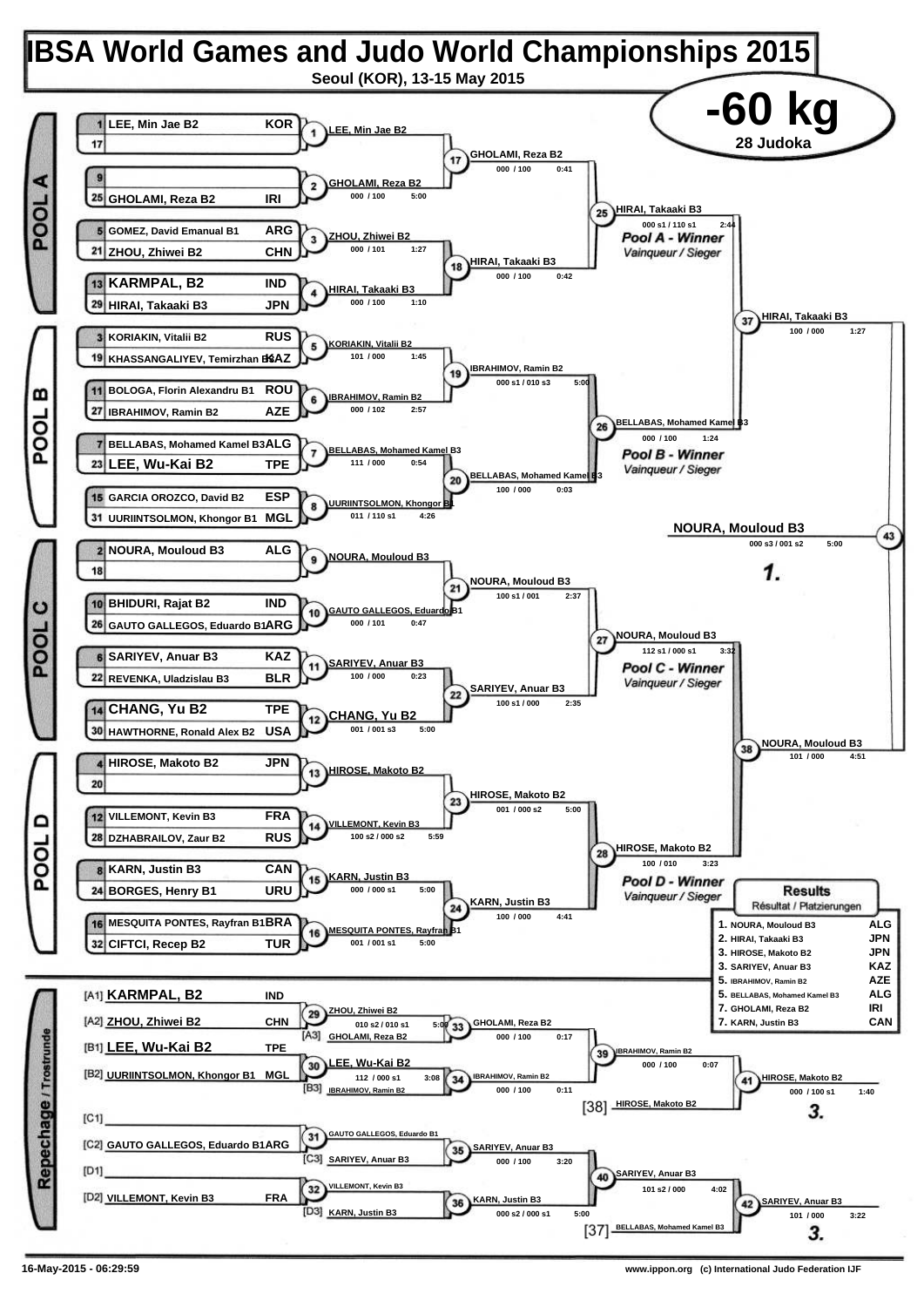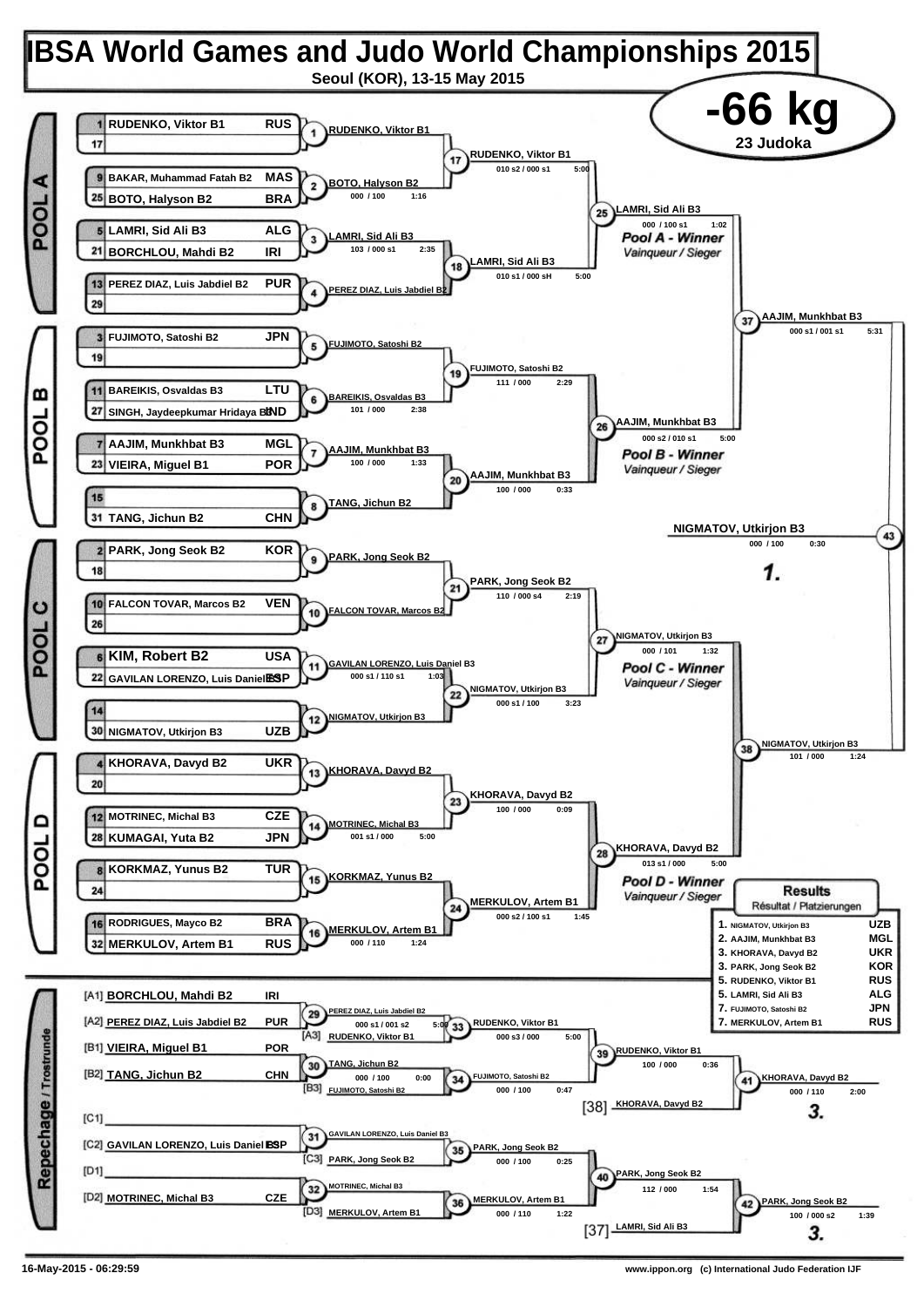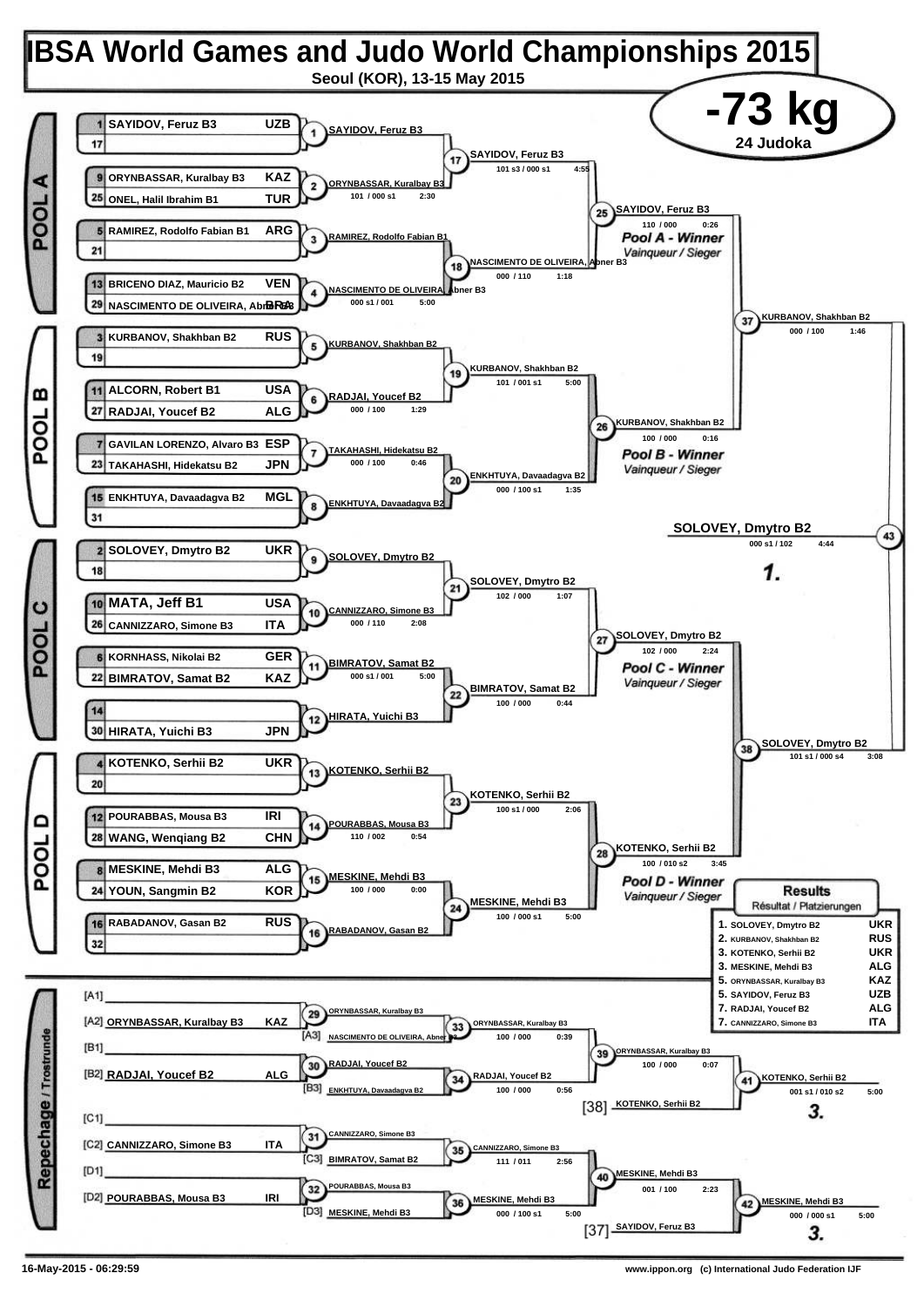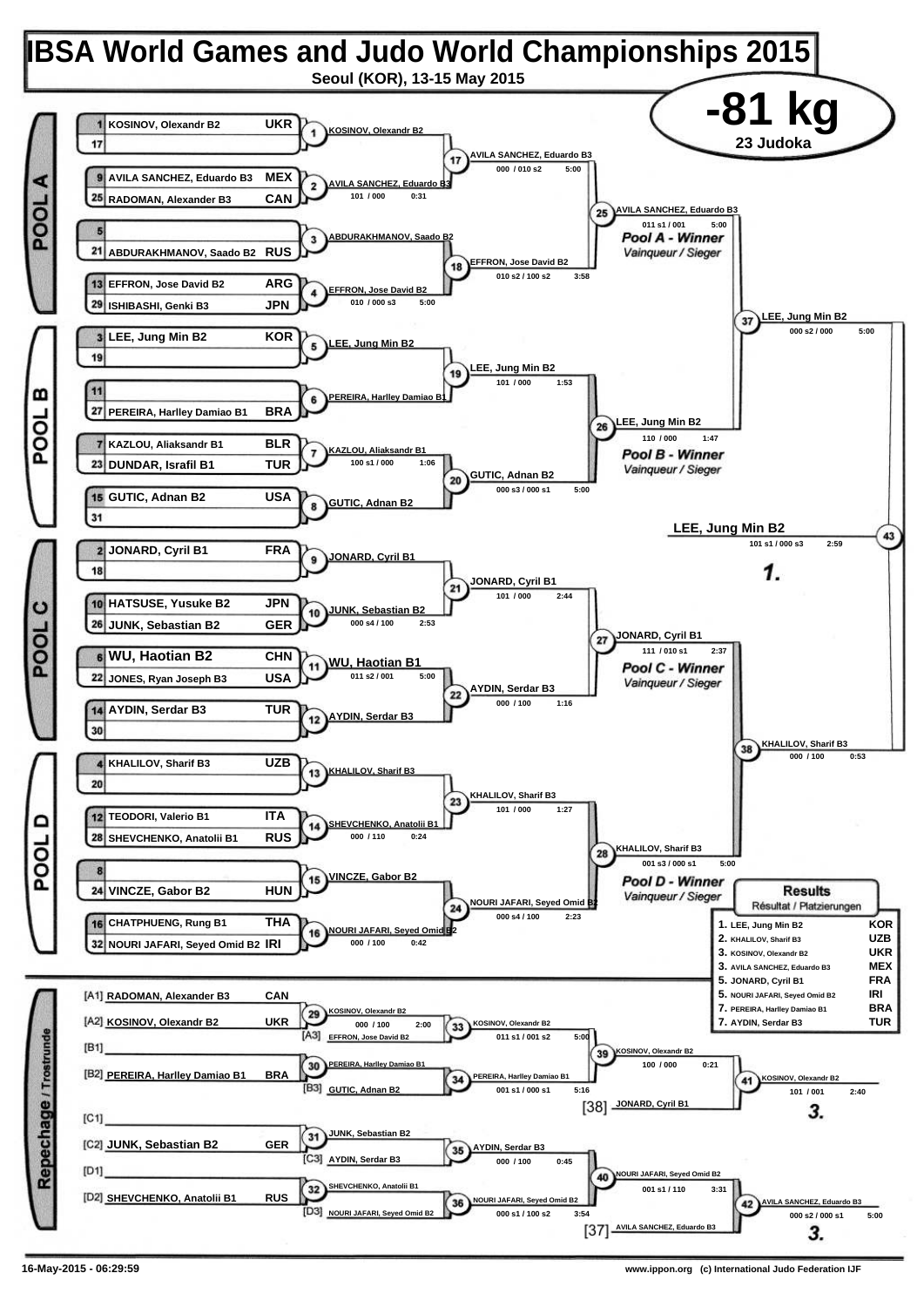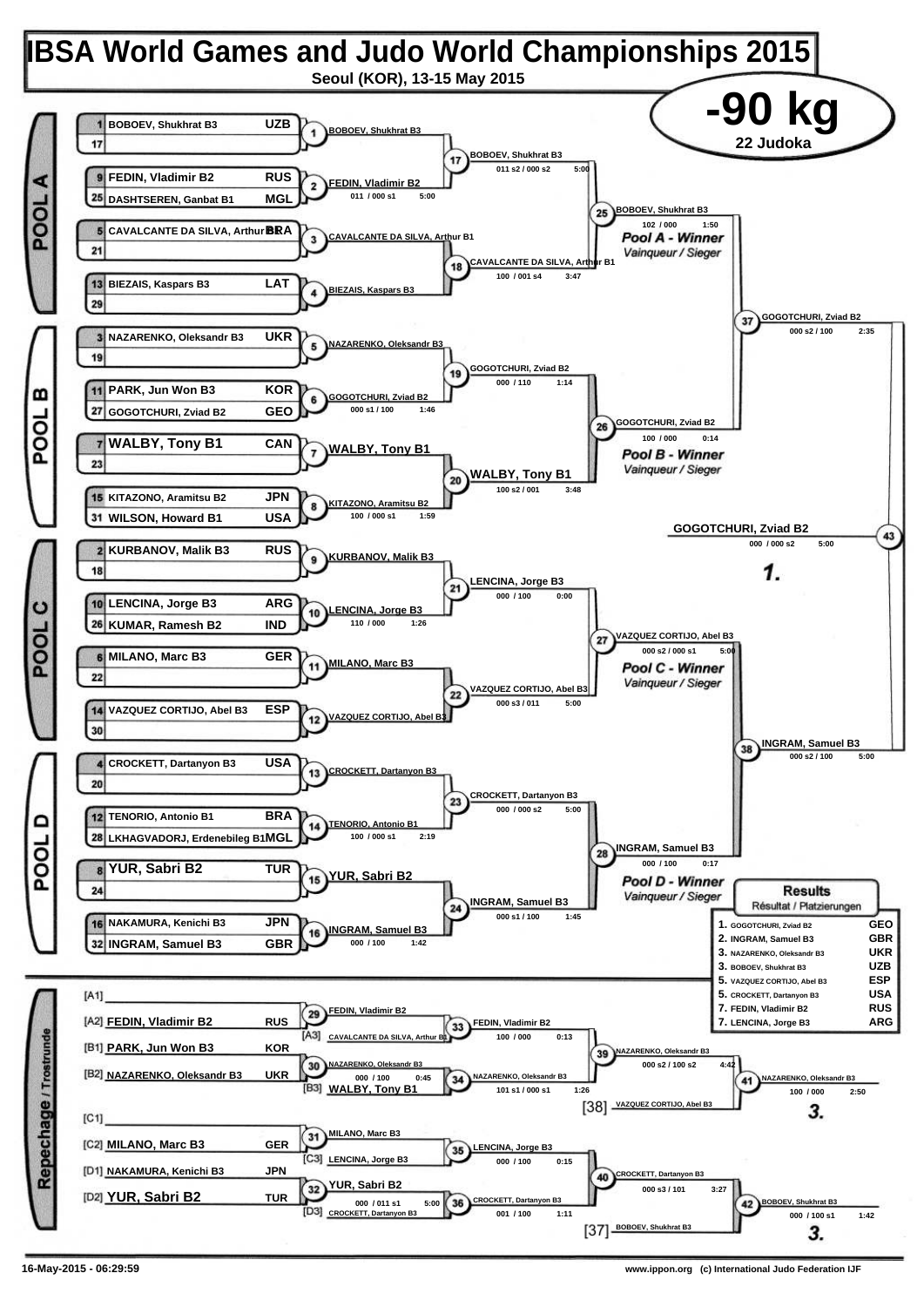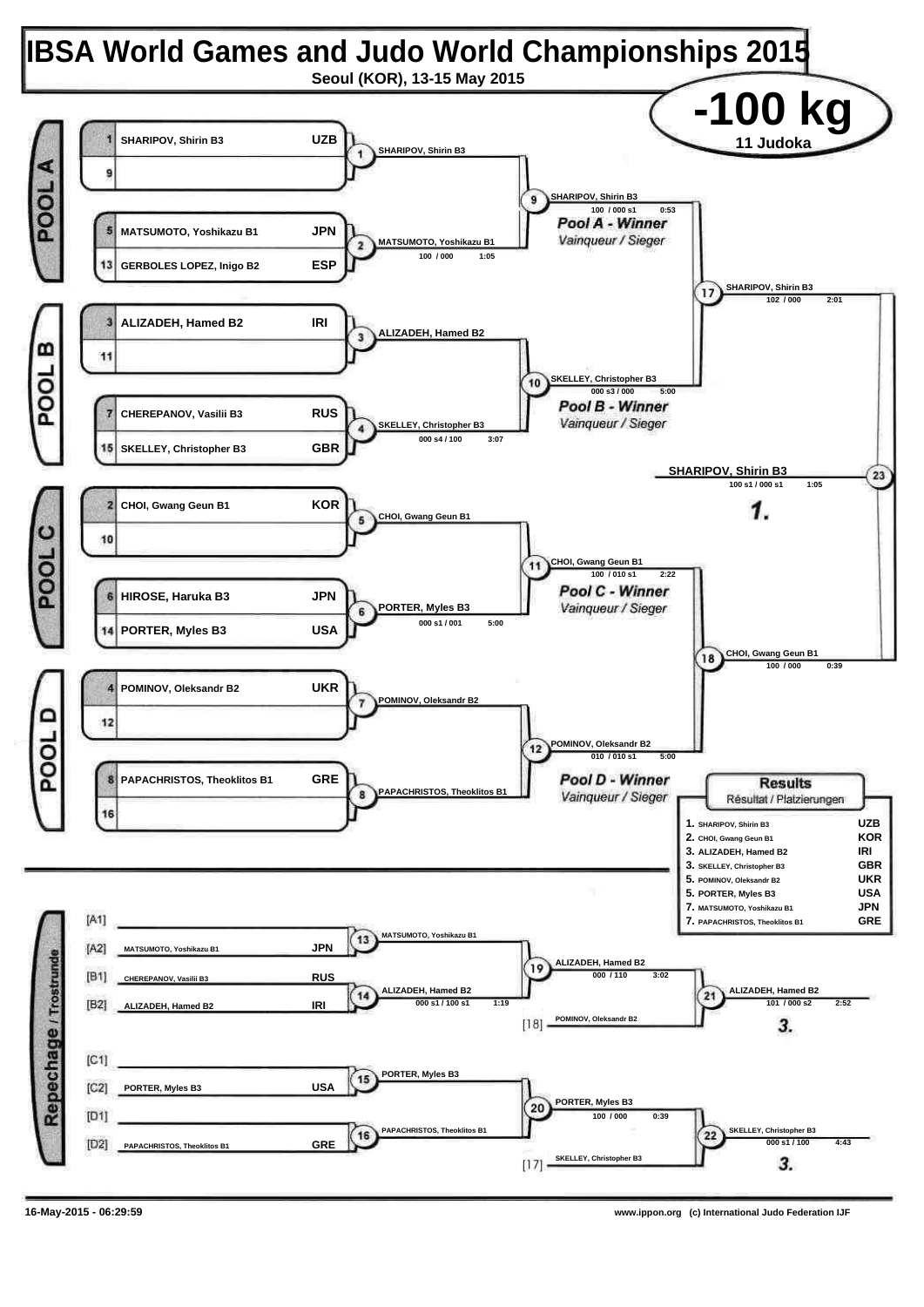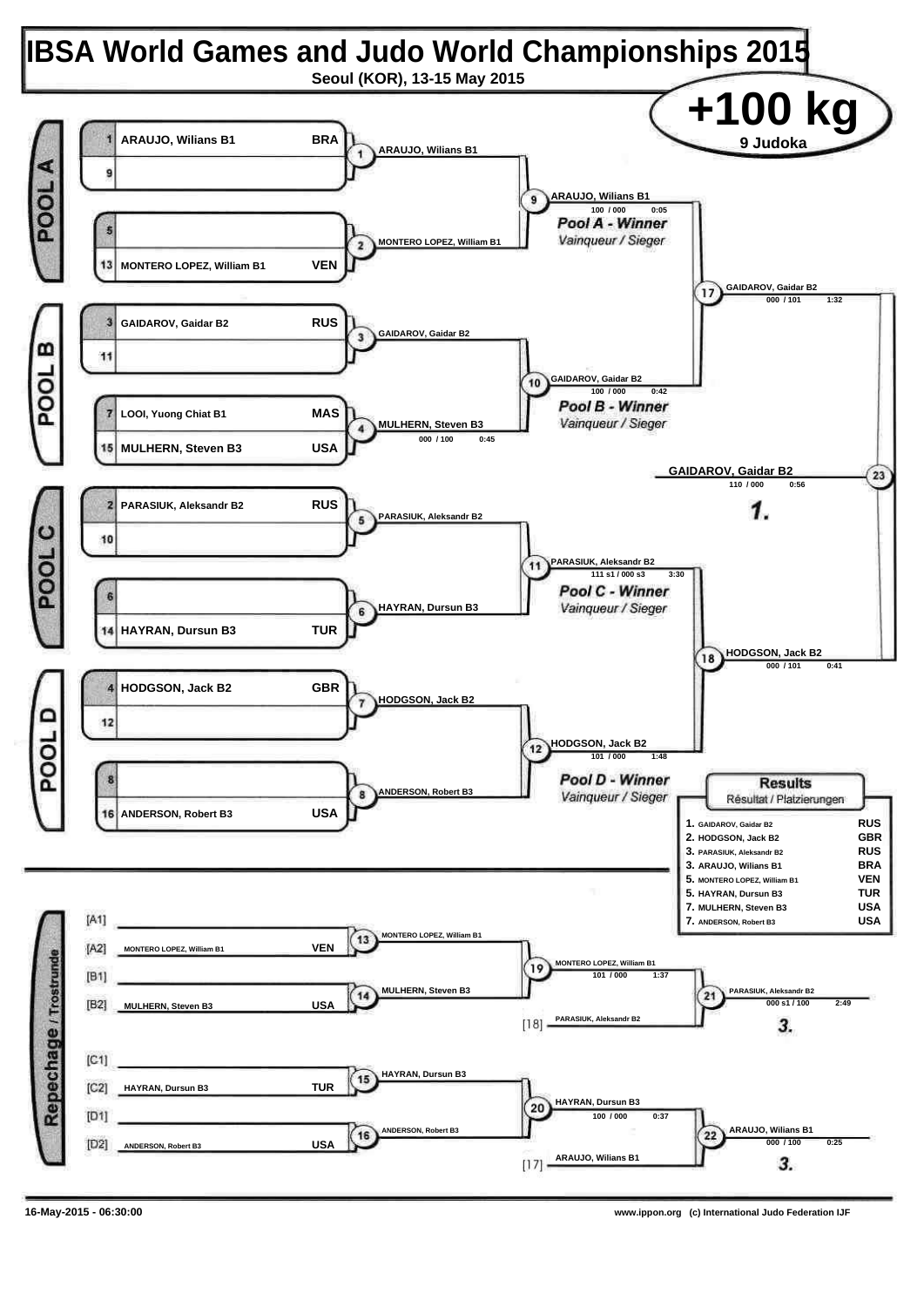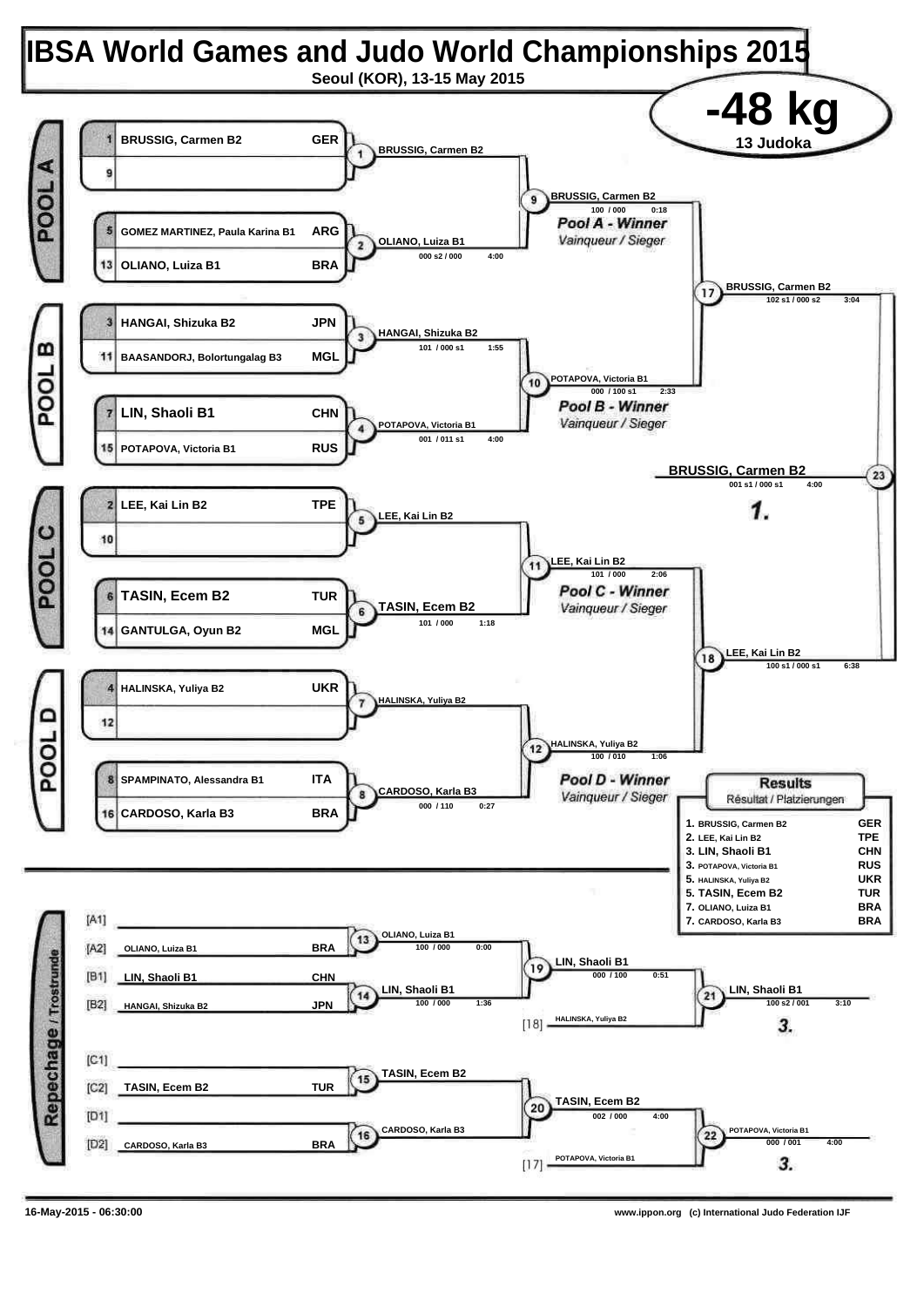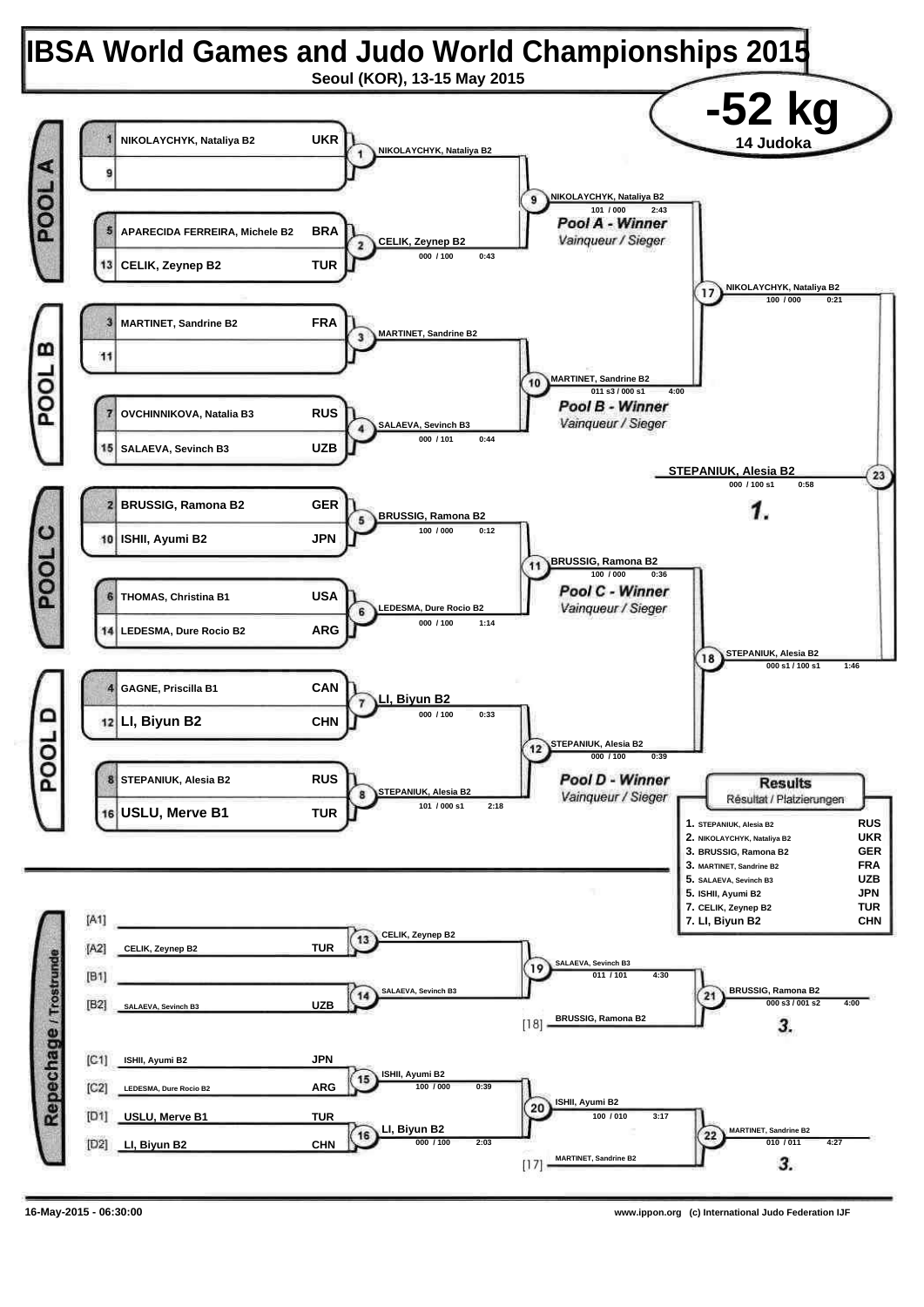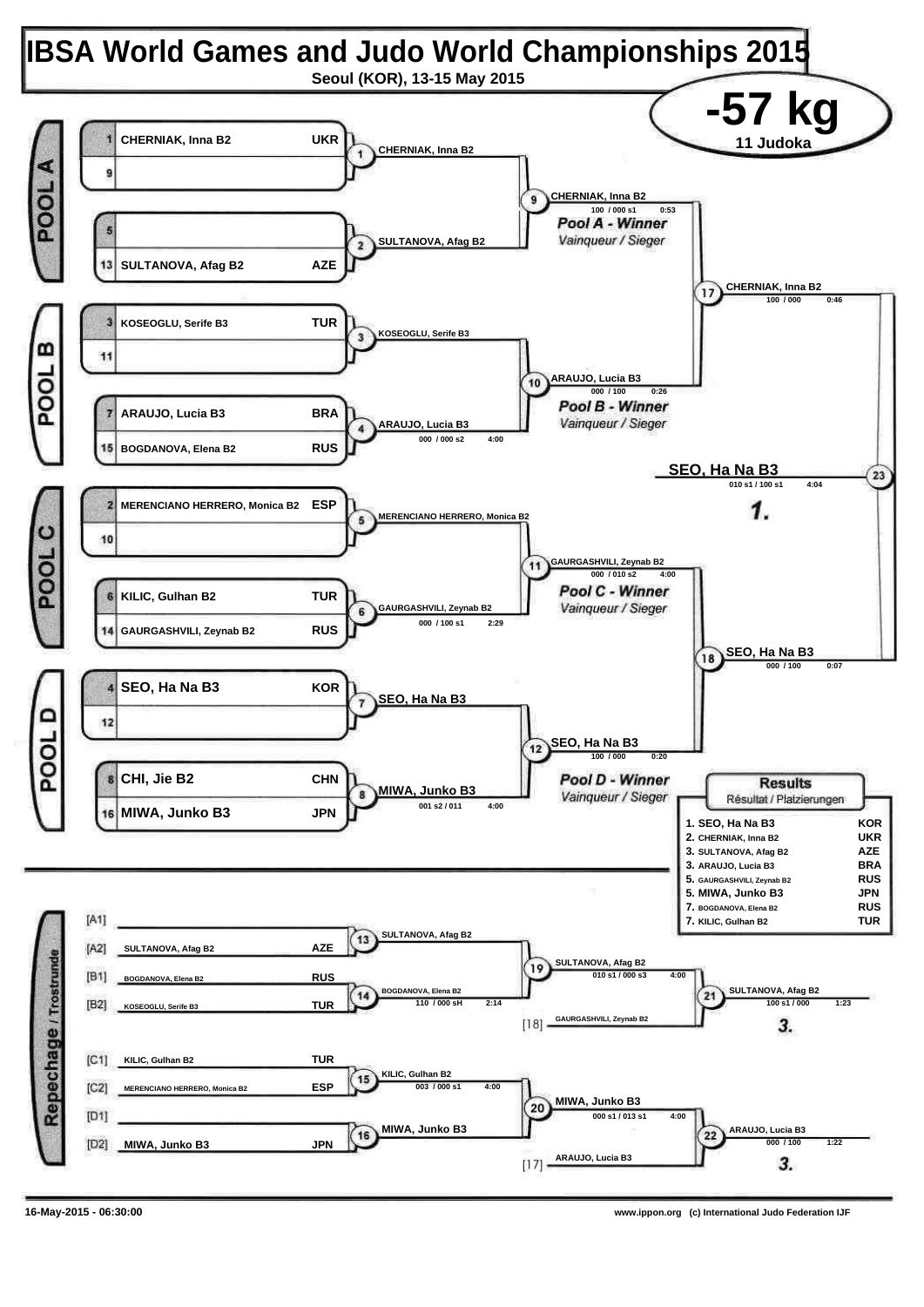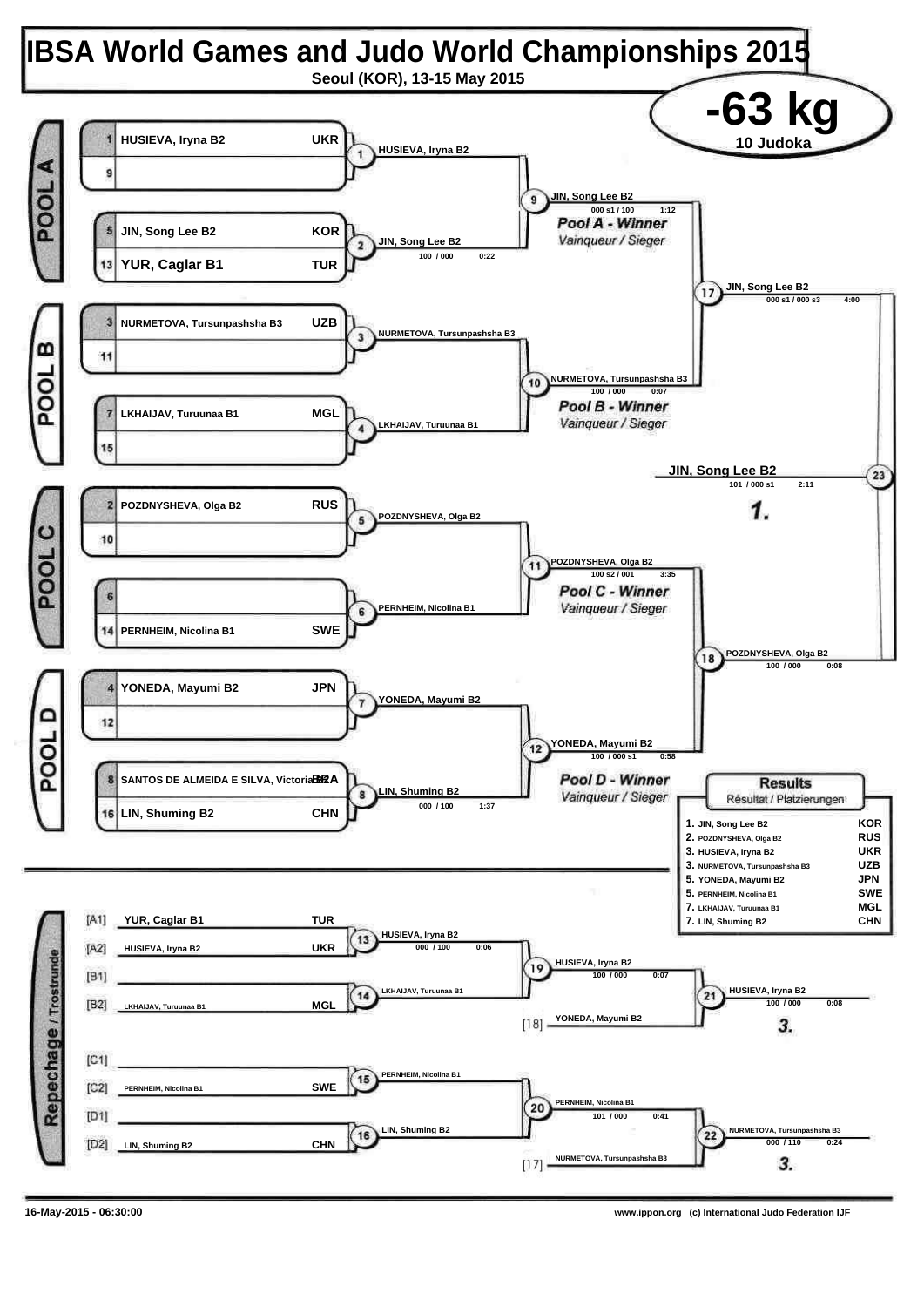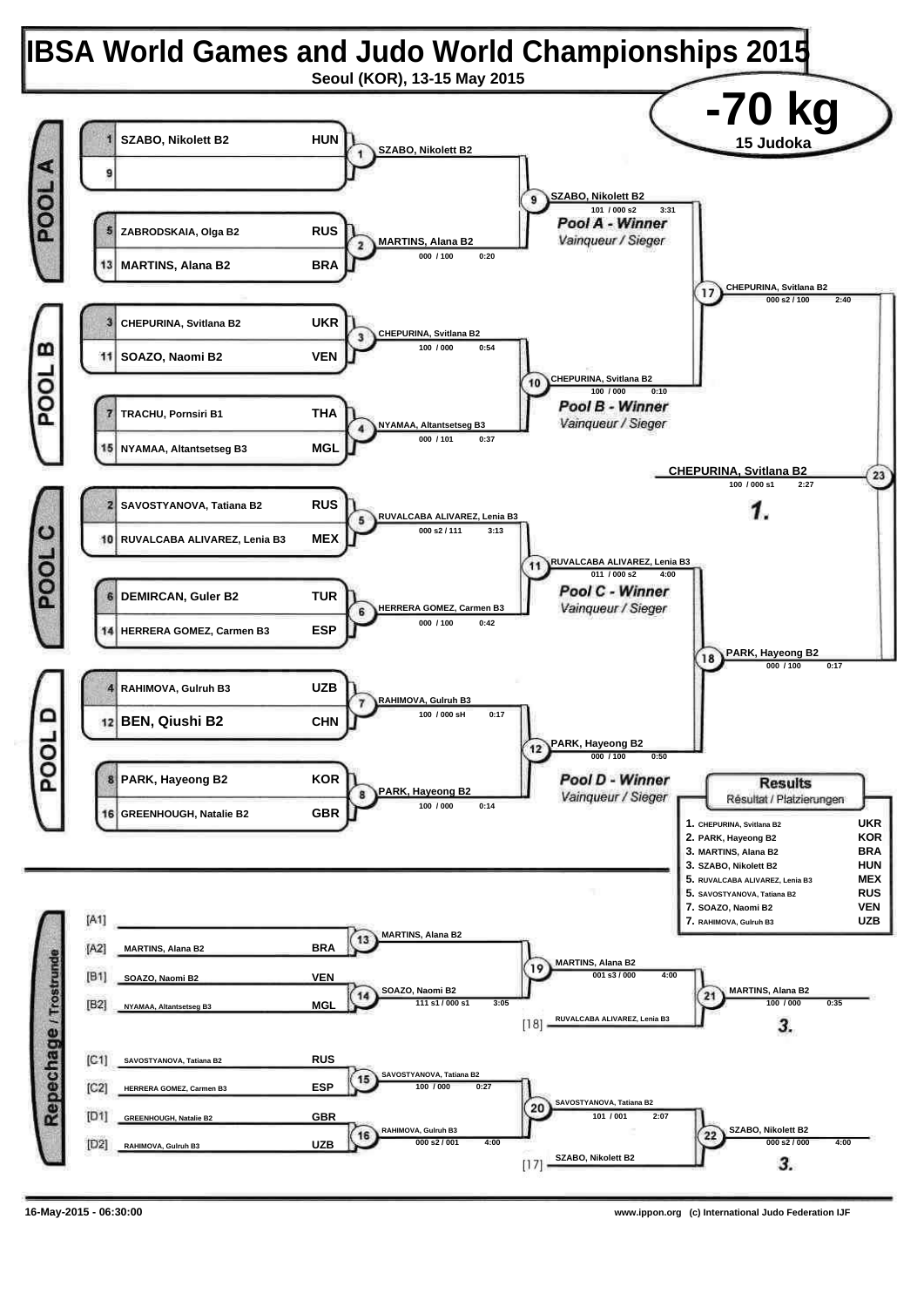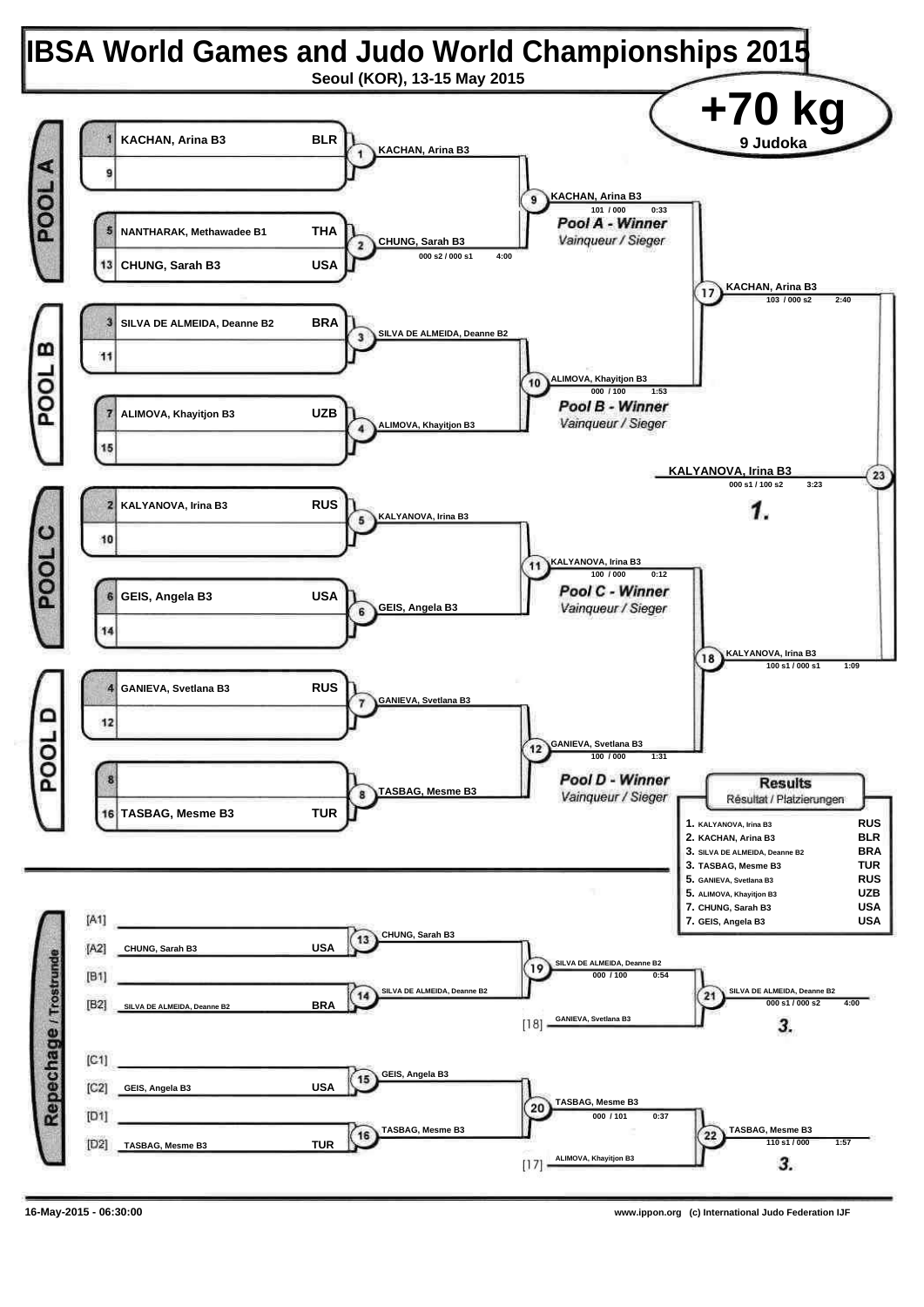### IBSA World Games Teams 2015Saturday, 16 May 2015Category: Men





**Printed at 16-05-2015, 8:12 by eblyan**